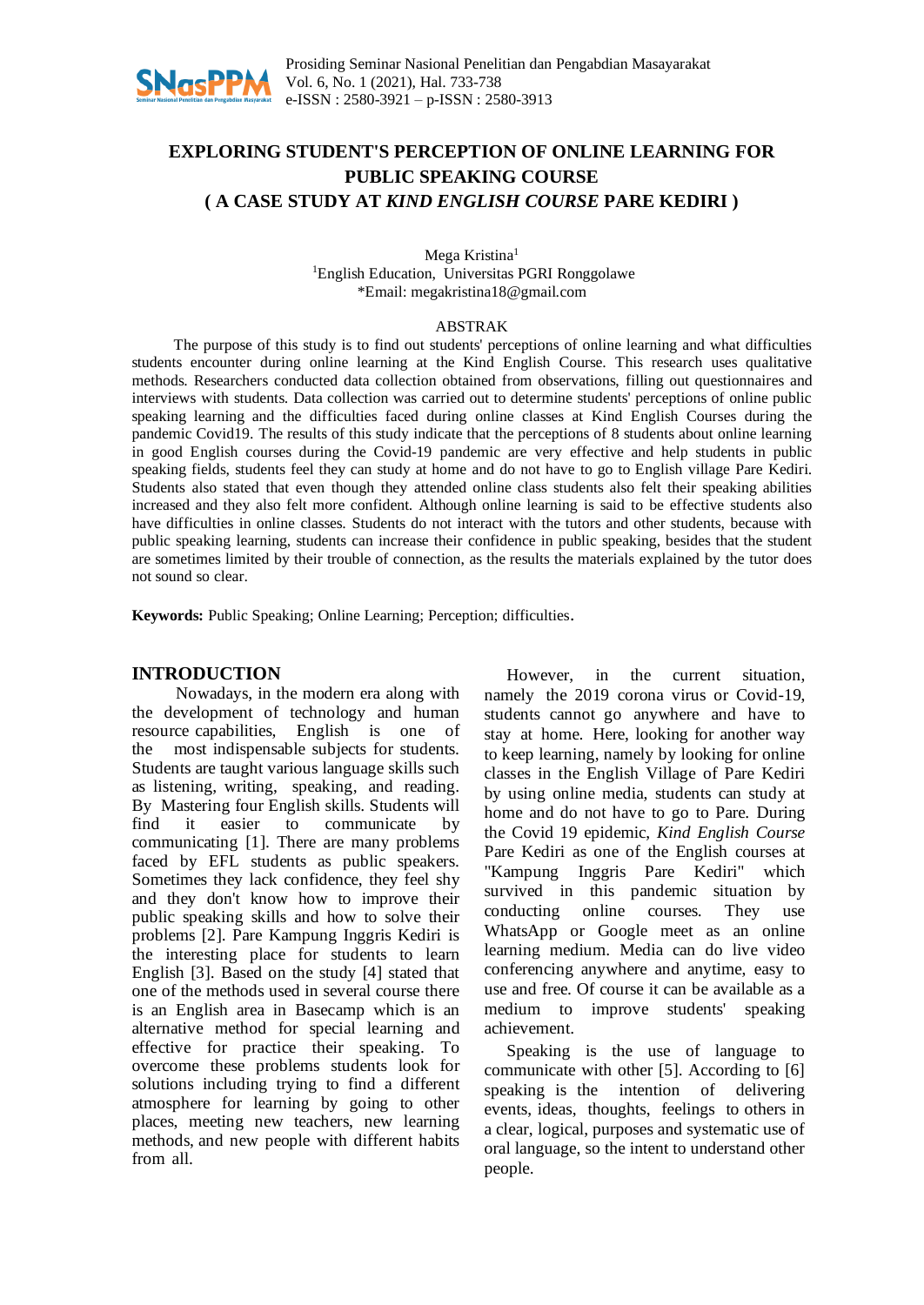Public speaking is called one of the skills that must be mastered. Speaking is a very important communication skill for intellectual development, career trajectories, and civil involvement. Talking in public universally applies to all types of majors and jobs [7].

Online learning is a learning system among college students and teachers/instructors now no longer head to head immediately however the usage of digital media with inside the internet network concurrently in different places [8]. Online learning are various types of curricula who practice by using the internet to facilitate the interaction between teachers and students or among students groups [9]

# **RESEARCH METHOD**

This study uses descriptive qualitative research methods because the researcher tries to discover events, facts, phenomena, variables and accidents by transcribing the behavior and activities of the research subjects [10]. The data explained and analyzed by this study are related to what is happening in the online learning activity. The current status of phenomenon is applying online class for public speaking course. Furthermore, this research was made to know students' perceptions about the ability to speak on Public Speaking class during Covid-19 pandemic at *Kind English Course* and to determine the difficulties for public speaking online learning in *Kind English Course*.

There are several instruments used to collect data from participants, which are mainly used by researcher. Addition, in collecting data, the researcher uses online media to observe, give questionnaire in the form of Google and interview form through cellphone or smart phone to find out the data of the research questions of this study. Data collection for qualitative research in the Covid-19 pandemic period can be done by using the Reflection of Participants to replace observations directly using a cellphone or smart phone. This method is very practical [11] Because the researcher can use this method in the situation of Covid -19 Pandemic which is requiring every person to have physical distancing.

#### **Observation**

To analyze data from observations, researcher use descriptive methods to describe the impact of observations in online learning for public speaking activities based on the total knowledge of online comment rubrics. Researchers describe the situation and conditions in online mastery and well-known activities that show the properties of student motivation. It is a number of components observed in the class included with the aid of rubrics. Data analysis is an essential activity that must be done by the researcher, because it is impossible for the researcher to get conclusion without proceeded by the data analysis [12]. In this research, the researcher uses qualitative data analysis. After collecting the data through questionnaire and observation the writer then analyze the data based on the steps below first is identifying the answer from questionnaire, list the value of the answers, and the result is discussed and describe to get conclusion.

# **Questionnaire**

For answering the research questions, the researcher compiled the data descriptively and analyzed the data that are relevant with the researcher purpose. The type of questionnaire was rated scales or also popular by using Likert scale. The researchers obtained data that quantified based on Likert-scale. Each question consisted of four available options Strongly Disagree (SD), Disagree (D), Agree (A), and Strongly Agree (SA). The respondents can only choose one of those options. After the students chose the option they can go to the next statements. The researcher accumulate the amount of the option about students' perception and students' difficulties toward joining online learning for public speaking in Kind English Course. there are several steps that appllied by the researcher to the data from the students' perception and students' difficulties. these steps are below.

- 1. Finding out the statistic based on the statement of problems
- 2. Classifying every answer based on every object of the questionnaire. In the first and second section questionnaire are to know about the students' perception and for the third section questionnaire are to know about students' difficulties in the online learning especially for public speaking in Kind English Course Pare Kediri, the researcher used qualitative technique based on how many students answer each item in questionnaire. items in the questionnaire had been draw at the table of statements. (see appendix 2)
- 3. Arranging the data taken from questionnaire in from of table.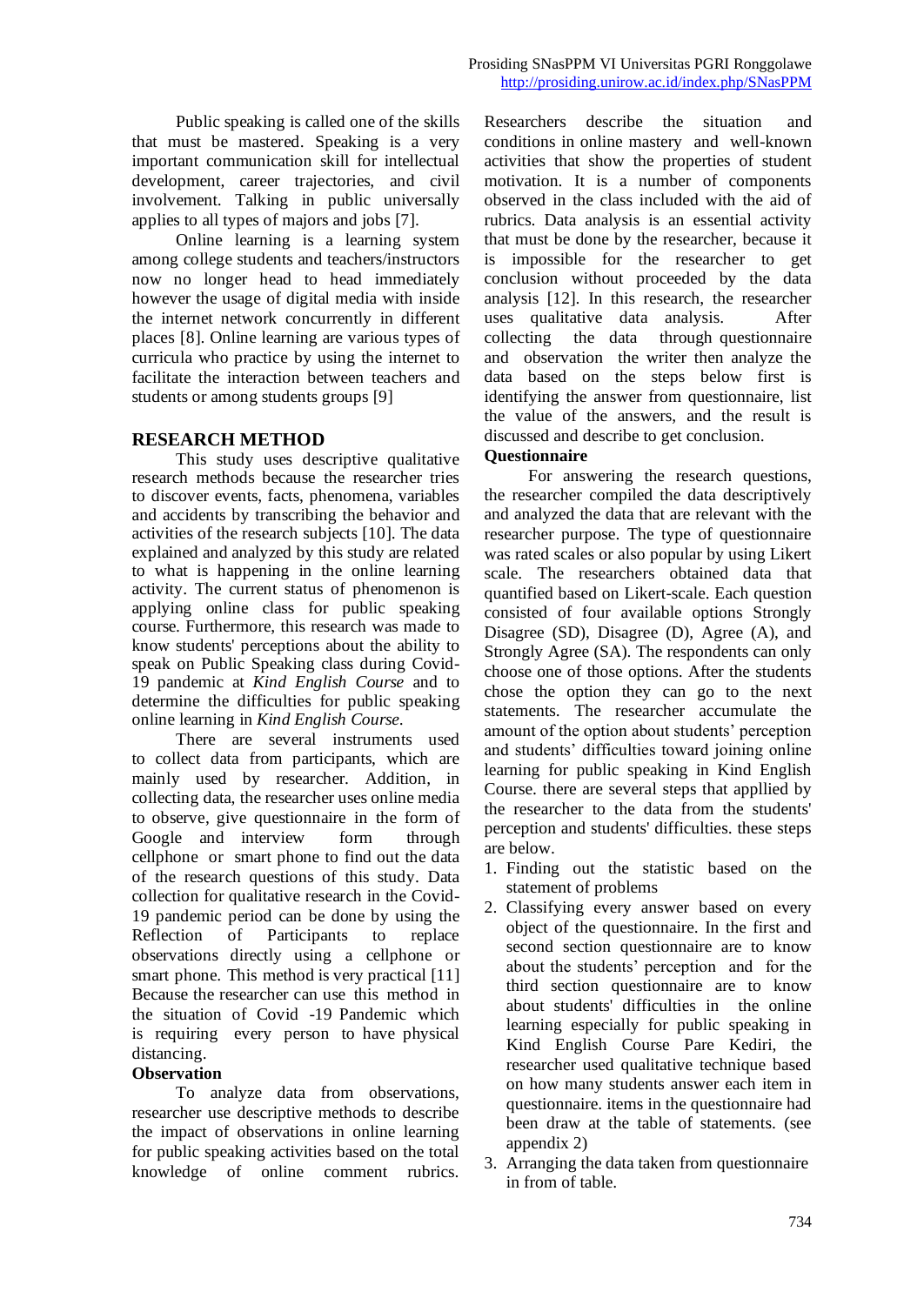4. The data taken from questionnaire were analyzed by using a simple percentage using the formula below

$$
P=\frac{F}{N}\times 100\%
$$

- P= Percentage of students' perception or students' difficulties in joining online students' difficulties in joining learning for public speaking course
- $F=$  The number of frequency of the respondent answer
- N= Total answers to all respondents' questions

#### **Interview**

The interview used semi-structured interview. once the data collected, it will be transcribed to find relevant data that corresponded to the studies questions [13]. Right here are a few steps in reading facts as follows:

1. Organizing and transcribing the raw data for analysis.

Transcribing the interviews, typing up field notes, sorting and arranging the data into different types properly.

- 2. Reading through data. Providing some general sense of information like general thoughts of what participants are stated.
- 3. Coding the data.

This stage is a process of organizing data by determining and collect some categories appropriately.

4. Looking for patterns or themes to be interpreted.

#### **FINDING AND DISCUSSION**

Based on the result of conducting observations, giving questionnaire and doing interview that already did by the researcher in Kind English Course Pare Kediri about Students' Perception and the difficulties that faced by the students of Online Learning for Public Speaking in every online meeting and then obtained the following research result:

### **A. Observation**

The first observation data is about preparation that did by the teacher. Based on the observation at Kind English Course, the data was found that the preparation for public speaking online learning is implemented by using Google Meet during pandemic covid-19.

The online learning begins with a placement test in order to determine the ability of students. After knowing the abilities of new students it can be determined what level of public speaking material will be given. The preparation in Kind English only has lesson plans, even it is not as detailed as the curriculum or lesson plans in formal schools, the teacher at Kind English have prepared media and materials such as PPT, PDF and Google Meet. According to the teacher those media is complete to teach the students because every course has different standards as the class for teaching public speaking. One of the forms of preparation in Kind English is the attendant list student always checked by the teacher in every meeting, if there were students do not join more than three times they will not get certificate after they had finished the course.

The second observation data is about the implementation of online learning public speaking during the learning process. By seeing observation on 25th June, 2021 until 10th July 2021 with teacher of public speaking online learning found that it used Google Meet application in the 1st meeting to 10th meeting. In the opening of teaching public speaking by using Google Meet during the covid-19 pandemic the teacher started by logging to Google Meet after that prepare platform of the online meeting and shares the link to the WhatsApp group. for the next step, the tutor started teaching public speaking by using Google Meet during the covid-19 pandemic . It is not much different from the tutor offline class when delivering material according to the lesson plan. In the opening the teacher always check the readiness of learning online, the theory, the tools and the media for conducting the online learning. After all the students had joined the online learning, the teacher start to begin the online learning by having greeting and prayers, after that the teacher check the students attendance, then asking someone condition. Here the teacher did not provide motivation to students at the beginning of learning due to a short time, to appreciate students will be given finished learning programs on June 11, 2021. For delivering the material, for the first the teacher tell about the theory to be learn, then the teacher explained the theory clearly and fluently. The teacher gave example of how to practice the theory, then giving chance to the students to practice it in turn. After that the teacher let the students'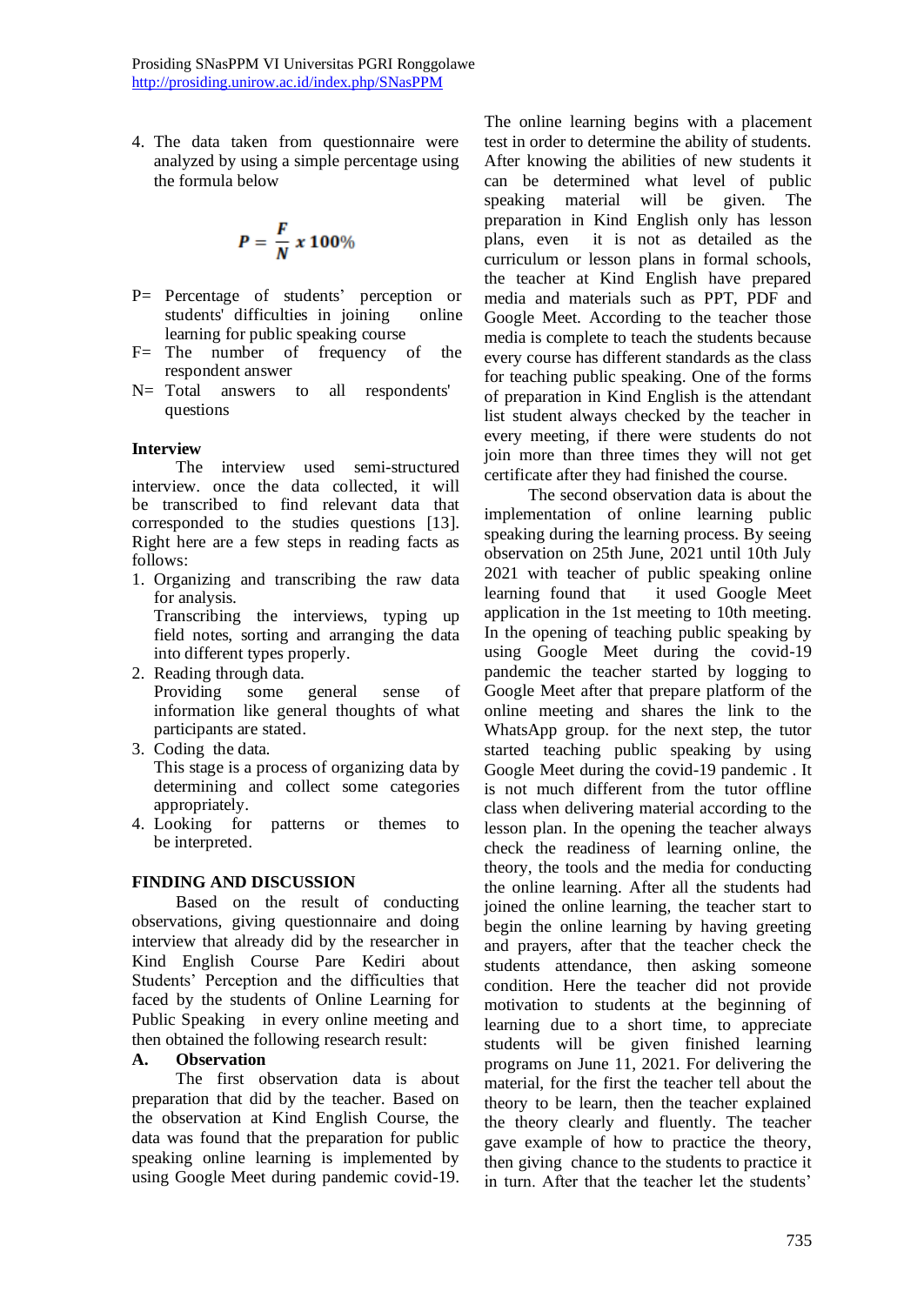having discussions, questions and answers with other students. For the closing part, the teacher gave some feedback and discuss about the students' practice and give some suggestion in the last of the learning. Before closing the class the teacher and the students concluded the learning outcomes.

The third observation data is about the implementation of online learning public speaking during the learning process. By seeing observation on 25 July the students' respond that the researcher found in public speaking by learning Public speaking online during pandemic covid-19 at Kind English Course. Students are satisfied with this public speaking learning because benefits they get, especially for those who are does not have public speaking skill and confidence. During the learning students always pay attention when the teacher deliver the material. After the teacher finished to deliver the material the students ask about the material that they had not understand about what the teacher explain. The students are very active in the online class, sometimes they are confused about the material they rise their hand . it became a signal that they have something to ask. During the online learning students also challenged, when the teacher give some chance to practice most of them are rise their hand because they want to try speak in front of the online class where all the students will pay attention to the speaker. If there was student presentation the other students will silent and listen it carefully, and they give some question after the speaker finished what they had deliver.

#### **B. Questionnaire**

The results of students' perceptions when displayed in the form of diagram, it can be seen in the image below:





Based on the percentage diagram above that student perceptions of online learning in general in *Kind English Courses* obtained a percentage of 16% or 24 strongly agree, 62% or 94 agree, 18% or 27 disagree, and 5% or 7 very disagree. From the effects of the diagram above it is able to be concluded that students believe and agree to online learning in *Kind English Courses* because the percentage reaches 62% or 94 agree.

The agreed result means that most students stated that online learning in *Kind English Courses* is very good during the COVID-19 pandemic to train public speaking. with online learning students feel it can be more productive to learn or activity than staying at home because they can not do activities outside the home, besides students feel happy and helped on the other hand also the costs incurred are not much compared to having to go to Kampung Inggris Pare. Students argue they disagree because such less effective learning is done when online and less mastering material.



#### **Figure 2.** Students' Perception of Online Learning Section 2

Based on the percentage diagram above that the perceptions of student information on online learning in general in *Kind English Courses* obtained a percentage of 14% or 8 strongly agree, 64% or 36 agree, 13% or 7 disagree, and 9% or 5 very disagree. From the effects of the diagram above it is able to be concluded that students approve online learning in *Kind English Course* because the percentage reaches 64% or 36 agree.

The results obtained from the graph diagram above can be concluded agree that students at *Kind English Courses* are very helped by online learning because students can know their future career plans and develop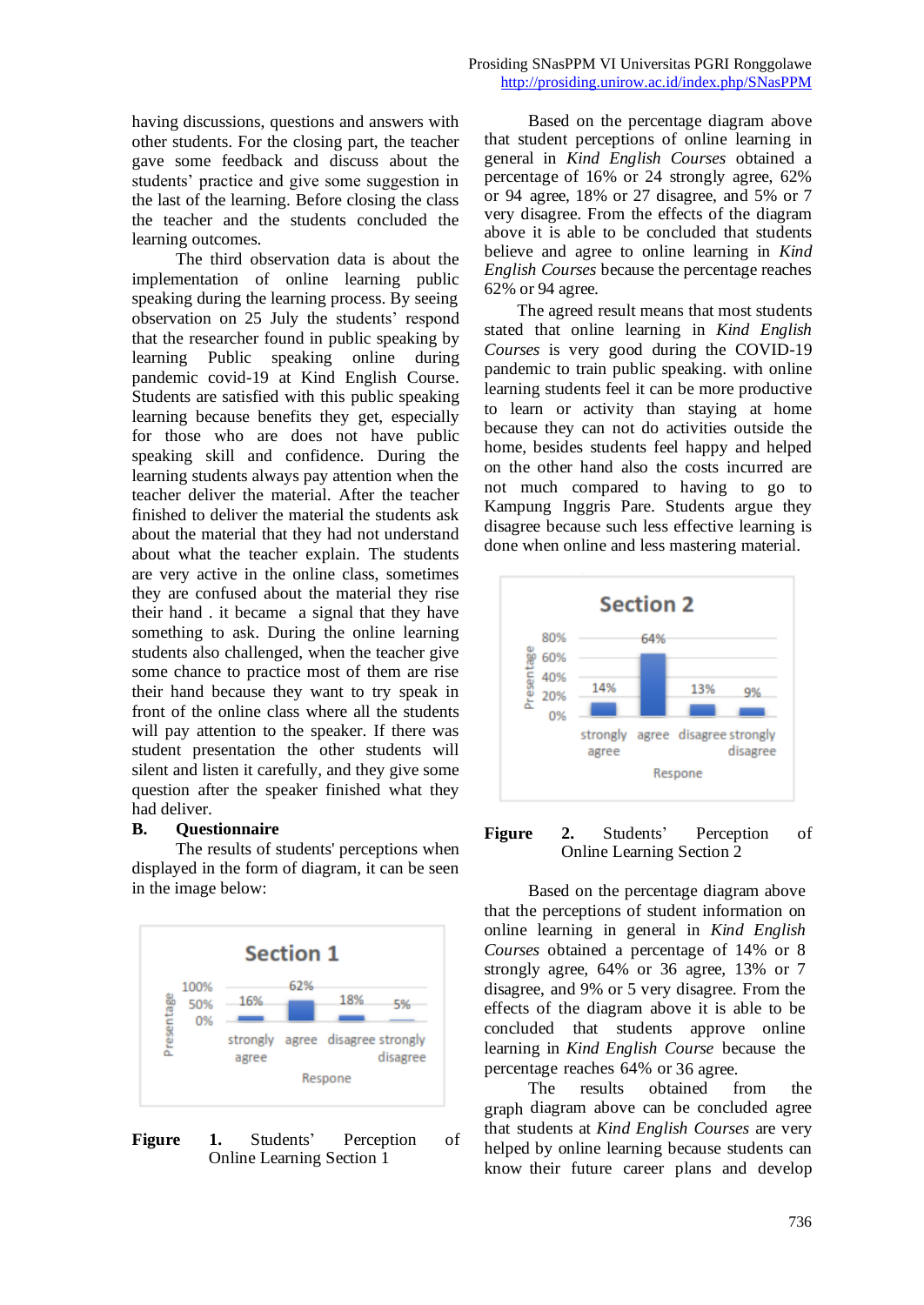English skills, especially public speaking for their future career path. students think they disagree because such online learning does not guarantee for the future of students in the future.



### **Figure 3.** Students' Perception of Online Learning Section 3

Based on the diagram of the percentage above that the difficulty of students in online learning in general in *Kind English Courses* obtained a percentage of 17% or 8 strongly agree, 52% or 25 agree, 31% or 15 disagree, and 0% or 0 very disagree. From the effects of the diagram above it is able to be concluded that students still experience difficulties in online learning in in *Kind English Courses* because the percentage reaches 52% or 25 agree.

The results obtained from the graph diagram above that students in *Kind English Courses* Although online learning can help many things, but there are still many difficulties students from other limited learning, lack of interact between teachers and students or students with students, as well as students are sometimes constrained by the signal Lost so what the teacher explained was not well conveyed. The results obtained from the graph diagram above that students in *Kind English Courses* Although online learning can help many things, but there are still many difficulties students from other limited learning, lack of interact between teachers and students or students with students, as well as students are sometimes constrained by the signal Lost so what the teacher explained was not well conveyed.

#### **C. Interview**

The results of the interviews conducted resulted in From the answer to question number 1, all the students that had interviewed by the researcher were getting difficulties in joining online learning for public speaking . Some of them stated that online learning was not really effective for studying public speaking because it was limited about what they to expressed, also for the students who are not able to understand the material easily they felt difficult to follow the class.

From the answer to question number 2. all the students had their own way to cope the problem or difficulties that faced by them. As like as they will directly ask to the teacher about their difficulties after the class finished. Some of them also overcome their problem by them self such as they were realized that they need to improve their confidence self so when they, they felt like they are in the same atmosphere like in the offline class. They also need to do some exercise and some repetitions.

From the answer to question number 3, most of them felt that their speaking skill were improved than before after learning public speaking online although they had some difficulties but they can their problem itself.

From the answer to question number 4, all the students said that they are more confident and their public speaking is better after joining the online class

On the last question of the interview all the students stated that joining the online public speaking can improve their speaking skill. Moreover in this condition they can join the online learning wherever and whenever they are.

#### **CONCLUSION**

Based on the results of the analysis obtained conclusions as below:

Student perceptions in online learning are students interested in learning online. Students also feel happy to join online classes and they also agree that online learning is effective for them because they can save their money and also time, they can learn when they had free time at night and they also didn't need to come to Pare Kediri, Because it's far from their residence. Students also stated that even though they attended online class students also felt their speaking ability to increased then before and they also felt more confident. After joining online learning at Kind English Course they got a nice public speaking experiences and it can be a skill owned for their future.

Moreover based on the second research question about students' diffficulties faced by students. The results showed that Students had difficulties to interact with tutors and other